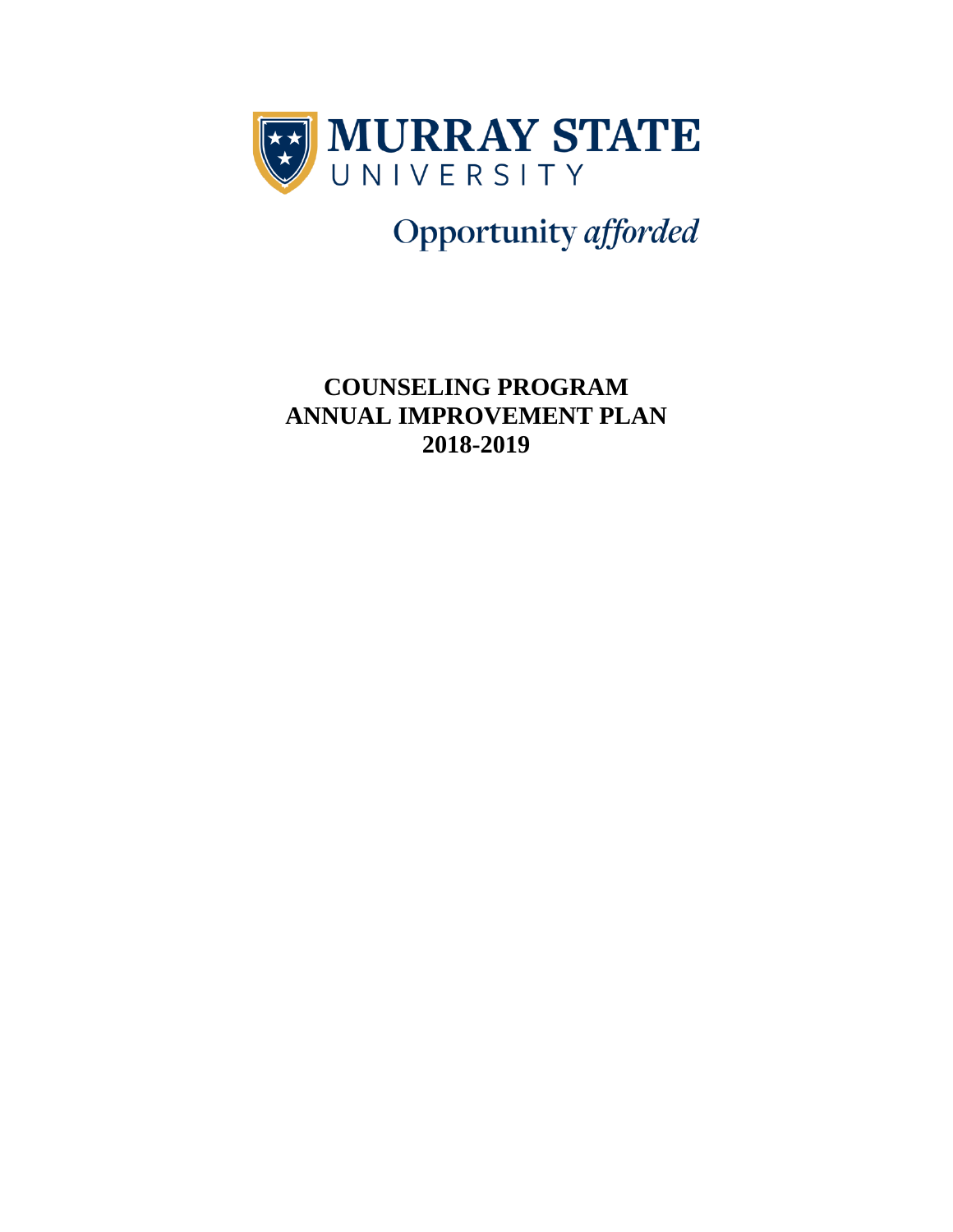## **Annual Improvement Plan**

**Purpose:** The Counseling (CNS) Program is dedicated to improve the Program curriculum, organization, and communication by frequent and routine evaluations. Various groups help in the evaluation process: CNS students during their last semester of the Program, graduates of the CNS Program within six months of graduating, employers of recent graduates, and practicum and internship site supervisors. Through an anonymous survey format, each of these groups provide feedback on the strengths and challenges of our Program curriculum and student educational experiences. The surveys are the Program Evaluation, the Graduate Survey, the Graduate Employer Survey, and the Site Supervisor Evaluation of Counseling Program. The CNS faculty compile, analyze, discuss and utilize the feedback to determine future foci and/or changes to the Program. In addition, at the end of each semester, CNS faculty review the progress of each student on all CACREP standards and utilize this information to enhance program curriculum and develop student remediation, if necessary. Lastly, we share the reports with our Advisory Board and discuss possible changes to the program.

**Program Evaluation:** The counseling faculty aim to conduct an assessment of the effectiveness of the counseling program. An important component of this review is to ascertain the quality and relevancy of the program and course content from the point of view of current students and graduates. Results are analyzed and used to help the program identify areas of strength and areas that are in need of enhancement. The following are the results of the evaluation administered to six students who each completed a program evaluation at the completion of their exiting exam.

## **Program strengths:**

- 6 of 7 respondents reported that the program completely met their expectations.
- 4 of 6 respondents (one respondent did not address the item) reported that program content completely met their expectations
- 5 of 7 respondents reported that overall quality of faculty as excellent
- 3 of 6 respondents (one respondent did not address the item) reported that program content was excellent
- Knowledge of faculty and support that faculty provide was noted by respondents
- Respondents indicated that they acquired skills in their ability to provide counseling services
- CNS 748 was a course that received positive comments from several respondents
- Multicultural counseling issues received positive comments from several respondents

## **Need for program improvement:**

- A few respondents pointed to some courses feeling too constricted (e.g., online courses, school counseling courses, 676); and were desirous of these courses being fleshed out
- Issues with CNS 683  $& 689$  were noted (this is consistent with respondents from previous semesters)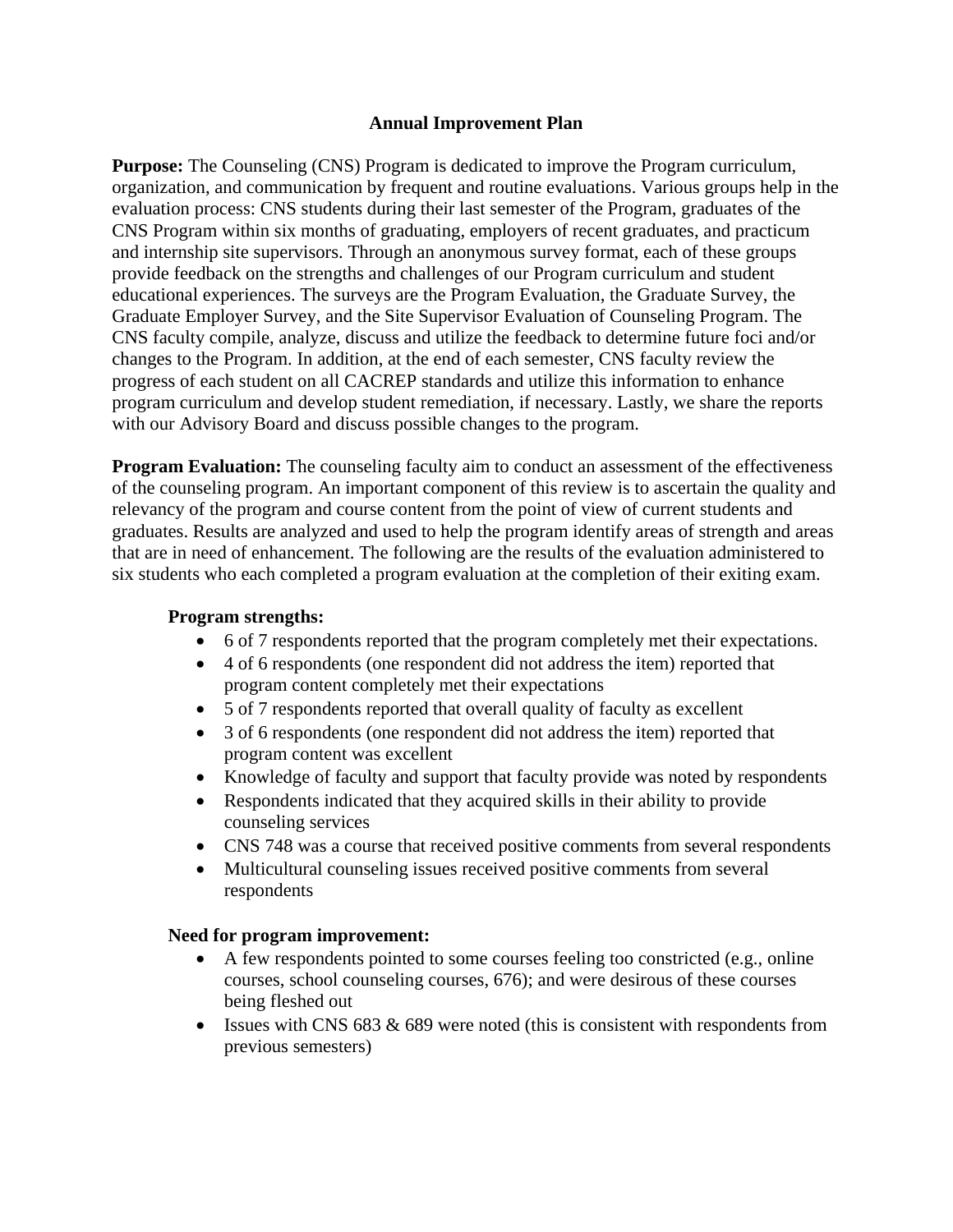**Curriculum content strengths.** Courses that left an impression on students continue to be foundational courses (e.g., CNS 617, 619, 624, & 671) and clinical classes (e.g., CNS 790, 794, & 795)

**Need for curriculum improvement.** CNS 689 continues to be a course that is deemed to be less relevant to students in the program.

**Student Learning Outcomes (SLO's):** In addition to the above surveys, the CNS faculty also reviewed each CACREP standard for every student in courses during the previous academic year. Below is an overview of the results.

**Disposition Standards:** Student dispositions are measured after CNS 619- Foundational Counseling Techniques ( $n = 6$ ), CNS 790- Practicum ( $n = 6$ ), and CNS 795- Internship II  $(n = 3)$ . All students met or exceeded the dispositional standards at these points in their programs.

**Clinical Standards:** During their clinical experiences (CNS 790- Practicum [n = 6], CNS 794- Internship I  $[n = 5]$ , and CNS 795- Internship II  $[n = 3]$ , students counseling skills are assessed by faculty supervisor and site supervisor. All students met or exceeded the clinical standards at these points in their programs.

**Capstone Projects:** Students complete three capstone assignments during the course of their counseling program (Midpoint Exam  $[n = 3]$ , Oral Defense  $[n = 3]$ , and CPCE  $[n = 1]$ 2]). All students met or exceeded the capstone projects at these points in their programs.

**Core Standards:** Each Core CACREP standard is assessed via an assignment, evaluation, or task in the program. Faculty review each standard for each student. All core standards were met by all students.

**Clinical Mental Health Counseling Standards:** Each CMHC CACREP standard is assessed via an assignment, evaluation, or task in the program. Faculty review each standard for each student. All but one standard was met by each student. One student did not meet C9 (Understands professional issues relevant to the practice of clinical mental health counseling). C9 is assessed in an exam in CNS 618- Issues in Mental Health Counseling. The student will be reassessed in CNS 790- Practicum.

**School Counseling Standards:** Each SC CACREP standard is assessed via an assignment, evaluation, or task in the program. Faculty review each standard for each student. All standards were met by all students.

**Plan for improvement:** The CNS Program will continue to work on various areas to enhance the curriculum and the learning experiences for students. Many changes have already been made. For instance, each course syllabus has been reorganized, standardized (according to CACREP national standards, CAEP, and EPSB), and updated to strengthen the focus on counseling theory, multicultural issues, and application of skills. Also, the organization of the Program itself has been restructured to offer consistency in course offering and uniformity of student expectations.